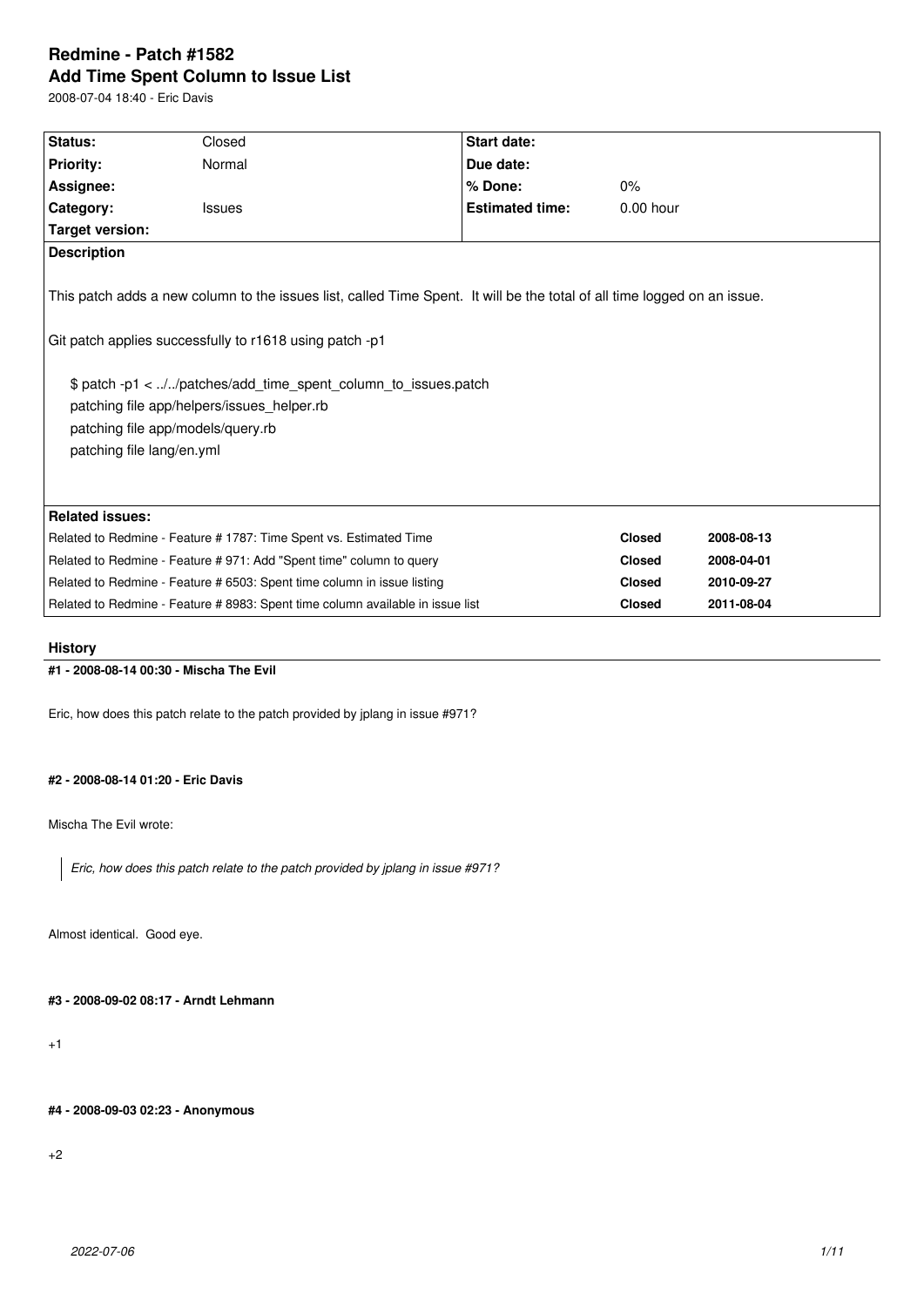#### **#5 - 2008-12-19 15:41 - Adam Tulinius**

Hi,

We're using Redmine at our company, and would really like this patch (or something like it) to be included into Redmine, so we won't have to patch Redmine manually. :-)

Yours sincerily, Adam Tulinius

#### **#6 - 2009-05-13 10:44 - Hans Kazan**

+2 i like this one. Especially that one can switch it on/off!

## **#7 - 2009-07-15 13:54 - Richard Cooke**

Great patch, thank you!

How do I change it to show only two decimal places? At the moment some values are 8.2300000190735 in my issues list.

How difficult would it be to color spent time red, if spent time is greater than actual time?

### **#8 - 2009-07-19 11:11 - Chris Grieger**

*- File add\_time\_spent\_column\_to\_issues-svn\_r2823.patch added*

*- File add\_time\_spent\_column\_to\_issues\_and\_colored-svn\_r2823.patch added*

Updated the patch with the ability to sort by the "Time spent" column and added rounding to 2 decimal places.

patch -p0 < patches/add\_time\_spent\_column\_to\_issues-svn\_r2823.patch

patching file app/helpers/issues\_helper.rb

patching file app/models/issue.rb

patching file app/models/query.rb

patching file app/controllers/issues\_controller.rb

patching file config/locales/en.yml

The 2nd patch also colors the spent hours red if > estimated hours.

## **#9 - 2009-07-21 16:37 - Kirill Ponomarev**

#### I got error:

ActionView::TemplateError (comparison of Float with nil failed) on line #17 of issues/\_list.rhtml:

- 14: <tr id="issue-<%= issue.id %>" class="hascontextmenu <%= cycle('odd', 'even') %> <%= css\_issue\_classes(issue) %>">
- 15: <td class="checkbox"><%= check\_box\_tag("ids[]", issue.id, false, :id => nil) %></td>
- 16:  $\langle \text{td} \rangle < \langle \text{td} \rangle < \gamma' \rangle = \text{link to issue.id}$ , :controller => 'issues', :action => 'show', :id => issue %></td>
- 17: <% query.columns.each do |column| %><%= content\_tag 'td', column\_content(column, issue), :class => column.name %><% end %>

18: </tr>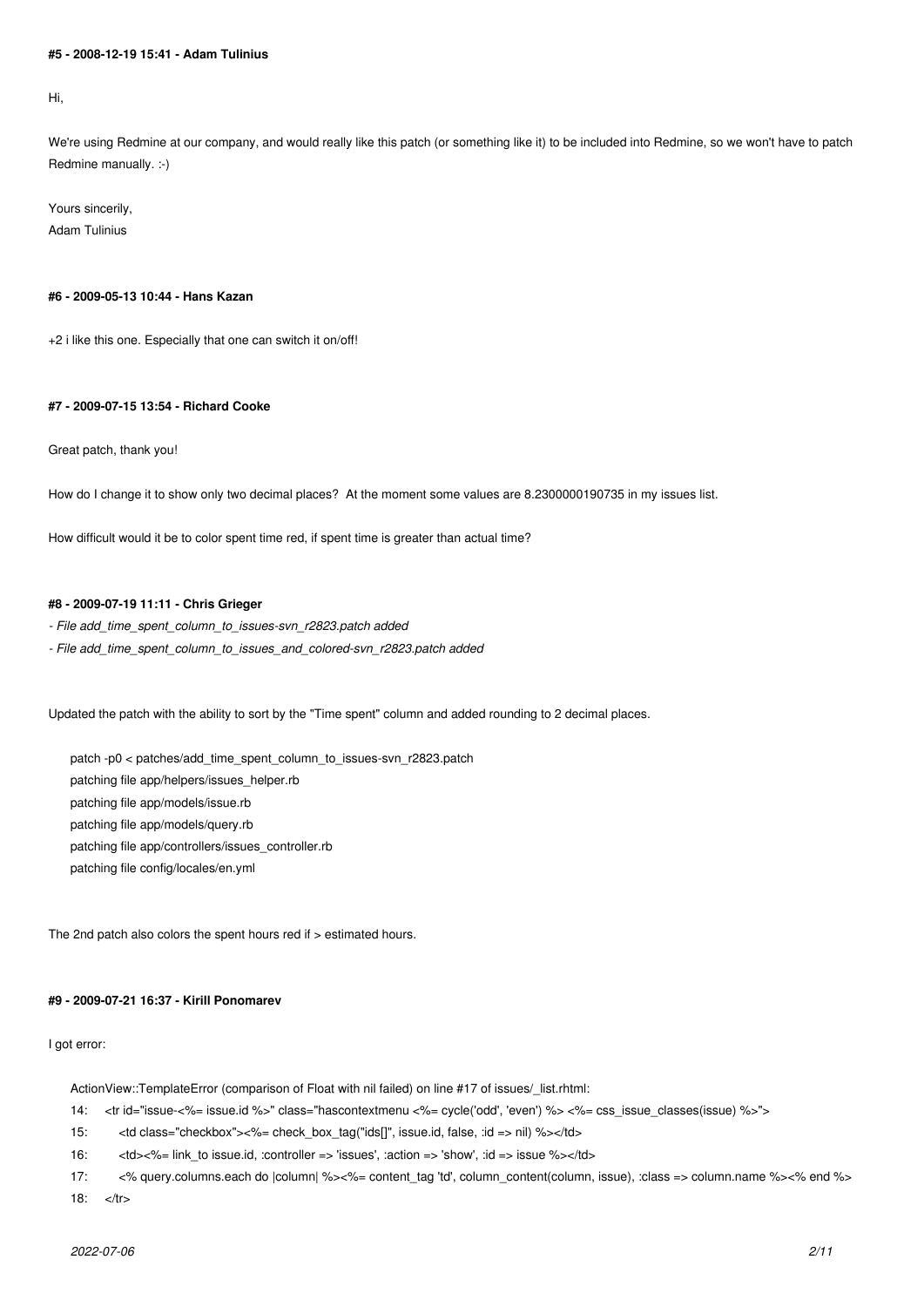19: <% end -%>

20: </tbody>

 app/models/issue.rb:229:in `>' app/models/issue.rb:229:in `spent\_hours\_colored' app/helpers/queries\_helper.rb:56:in `send' app/helpers/queries\_helper.rb:56:in `column\_content' app/views/issues/\_list.rhtml:17:in `\_run\_erb\_47app47views47issues47\_list46rhtml' app/views/issues/\_list.rhtml:17:in `each' app/views/issues/\_list.rhtml:17:in `\_run\_erb\_47app47views47issues47\_list46rhtml' app/views/issues/\_list.rhtml:13:in `each' app/views/issues/\_list.rhtml:13:in `\_run\_erb\_47app47views47issues47\_list46rhtml' c:/ruby/lib/ruby/gems/1.8/gems/actionpack-2.1.2/lib/action\_view/helpers/capture\_helper.rb:141:in `call' c:/ruby/lib/ruby/gems/1.8/gems/actionpack-2.1.2/lib/action\_view/helpers/capture\_helper.rb:141:in `capture\_erb\_with\_buffer' c:/ruby/lib/ruby/gems/1.8/gems/actionpack-2.1.2/lib/action\_view/helpers/capture\_helper.rb:44:in `capture' c:/ruby/lib/ruby/gems/1.8/gems/actionpack-2.1.2/lib/action\_view/helpers/form\_tag\_helper.rb:443:in `form\_tag\_in\_block' c:/ruby/lib/ruby/gems/1.8/gems/actionpack-2.1.2/lib/action\_view/helpers/form\_tag\_helper.rb:39:in `form\_tag' app/views/issues/\_list.rhtml:1:in `\_run\_erb\_47app47views47issues47\_list46rhtml' c:/ruby/lib/ruby/gems/1.8/gems/actionpack-2.1.2/lib/action\_view/base.rb:342:in `send' c:/ruby/lib/ruby/gems/1.8/gems/actionpack-2.1.2/lib/action\_view/base.rb:342:in `execute' c:/ruby/lib/ruby/gems/1.8/gems/actionpack-2.1.2/lib/action\_view/template\_handlers/compilable.rb:29:in `send' c:/ruby/lib/ruby/gems/1.8/gems/actionpack-2.1.2/lib/action\_view/template\_handlers/compilable.rb:29:in `render' c:/ruby/lib/ruby/gems/1.8/gems/actionpack-2.1.2/lib/action\_view/partial\_template.rb:20:in `render' c:/ruby/lib/ruby/gems/1.8/gems/actionpack-2.1.2/lib/action\_controller/benchmarking.rb:30:in `benchmark' c:/ruby/lib/ruby/gems/1.8/gems/actionpack-2.1.2/lib/action\_view/partial\_template.rb:19:in `render' c:/ruby/lib/ruby/gems/1.8/gems/actionpack-2.1.2/lib/action\_view/template.rb:22:in `render\_template' c:/ruby/lib/ruby/gems/1.8/gems/actionpack-2.1.2/lib/action\_view/partials.rb:110:in `render\_partial' c:/ruby/lib/ruby/gems/1.8/gems/actionpack-2.1.2/lib/action\_view/base.rb:277:in `render' app/views/issues/index.rhtml:43:in `\_run\_erb\_47app47views47issues47index46rhtml' c:/ruby/lib/ruby/gems/1.8/gems/actionpack-2.1.2/lib/action\_view/base.rb:342:in `send' c:/ruby/lib/ruby/gems/1.8/gems/actionpack-2.1.2/lib/action\_view/base.rb:342:in `execute' c:/ruby/lib/ruby/gems/1.8/gems/actionpack-2.1.2/lib/action\_view/template\_handlers/compilable.rb:29:in `send' c:/ruby/lib/ruby/gems/1.8/gems/actionpack-2.1.2/lib/action\_view/template\_handlers/compilable.rb:29:in `render' c:/ruby/lib/ruby/gems/1.8/gems/actionpack-2.1.2/lib/action\_view/template.rb:35:in `render' c:/ruby/lib/ruby/gems/1.8/gems/actionpack-2.1.2/lib/action\_view/template.rb:22:in `render\_template' c:/ruby/lib/ruby/gems/1.8/gems/actionpack-2.1.2/lib/action\_view/base.rb:248:in `render\_file' c:/ruby/lib/ruby/gems/1.8/gems/actionpack-2.1.2/lib/action\_controller/base.rb:1112:in `render\_for\_file' c:/ruby/lib/ruby/gems/1.8/gems/actionpack-2.1.2/lib/action\_controller/base.rb:872:in `render\_with\_no\_layout' c:/ruby/lib/ruby/gems/1.8/gems/actionpack-2.1.2/lib/action\_controller/layout.rb:251:in `render\_without\_benchmark' c:/ruby/lib/ruby/gems/1.8/gems/actionpack-2.1.2/lib/action\_controller/benchmarking.rb:51:in `render' c:/ruby/lib/ruby/gems/1.8/gems/activesupport-2.1.2/lib/active\_support/core\_ext/benchmark.rb:8:in `realtime' c:/ruby/lib/ruby/gems/1.8/gems/actionpack-2.1.2/lib/action\_controller/benchmarking.rb:51:in `render' app/controllers/issues\_controller.rb:69:in `index' c:/ruby/lib/ruby/gems/1.8/gems/actionpack-2.1.2/lib/action\_controller/mime\_responds.rb:131:in `call' c:/ruby/lib/ruby/gems/1.8/gems/actionpack-2.1.2/lib/action\_controller/mime\_responds.rb:131:in `custom' c:/ruby/lib/ruby/gems/1.8/gems/actionpack-2.1.2/lib/action\_controller/mime\_responds.rb:160:in `call' c:/ruby/lib/ruby/gems/1.8/gems/actionpack-2.1.2/lib/action\_controller/mime\_responds.rb:160:in `respond' c:/ruby/lib/ruby/gems/1.8/gems/actionpack-2.1.2/lib/action\_controller/mime\_responds.rb:154:in `each' c:/ruby/lib/ruby/gems/1.8/gems/actionpack-2.1.2/lib/action\_controller/mime\_responds.rb:154:in `respond' c:/ruby/lib/ruby/gems/1.8/gems/actionpack-2.1.2/lib/action\_controller/mime\_responds.rb:107:in `respond\_to' app/controllers/issues\_controller.rb:68:in `index' c:/ruby/lib/ruby/gems/1.8/gems/actionpack-2.1.2/lib/action\_controller/base.rb:1166:in `send' c:/ruby/lib/ruby/gems/1.8/gems/actionpack-2.1.2/lib/action\_controller/base.rb:1166:in `perform\_action\_without\_filters'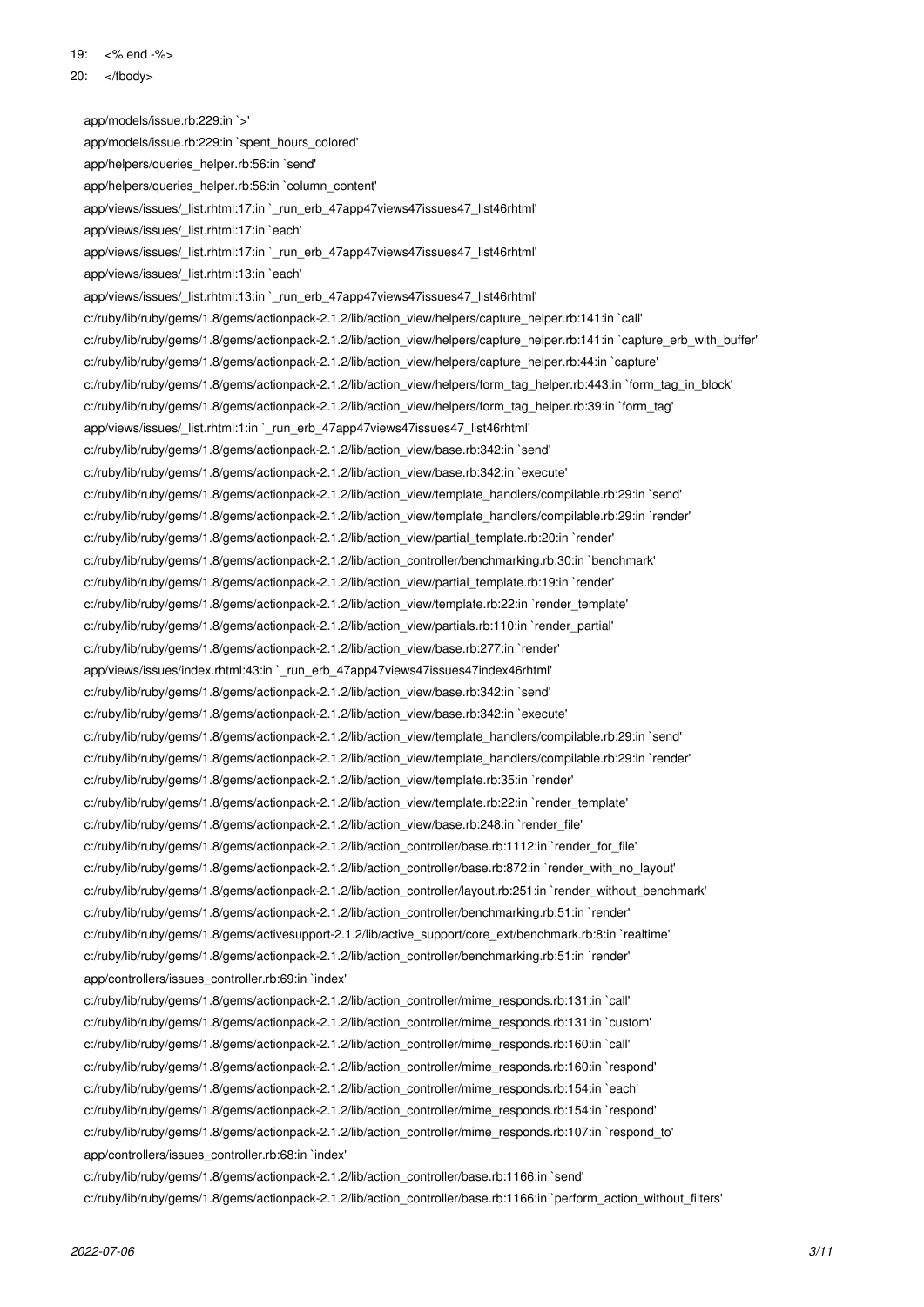c:/ruby/lib/ruby/gems/1.8/gems/actionpack-2.1.2/lib/action\_controller/filters.rb:579:in `call\_filters' c:/ruby/lib/ruby/gems/1.8/gems/actionpack-2.1.2/lib/action\_controller/filters.rb:572:in `perform\_action\_without\_benchmark' c:/ruby/lib/ruby/gems/1.8/gems/actionpack-2.1.2/lib/action\_controller/benchmarking.rb:68:in `perform\_action\_without\_rescue' c:/ruby/lib/ruby/1.8/benchmark.rb:293:in `measure' c:/ruby/lib/ruby/gems/1.8/gems/actionpack-2.1.2/lib/action\_controller/benchmarking.rb:68:in `perform\_action\_without\_rescue' c:/ruby/lib/ruby/gems/1.8/gems/actionpack-2.1.2/lib/action\_controller/rescue.rb:201:in `perform\_action\_without\_caching' c:/ruby/lib/ruby/gems/1.8/gems/actionpack-2.1.2/lib/action\_controller/caching/sql\_cache.rb:13:in `perform\_action' c:/ruby/lib/ruby/gems/1.8/gems/activerecord-2.1.2/lib/active\_record/connection\_adapters/abstract/query\_cache.rb:33:in `cache' c:/ruby/lib/ruby/gems/1.8/gems/activerecord-2.1.2/lib/active\_record/query\_cache.rb:8:in `cache' c:/ruby/lib/ruby/gems/1.8/gems/actionpack-2.1.2/lib/action\_controller/caching/sql\_cache.rb:12:in `perform\_action' c:/ruby/lib/ruby/gems/1.8/gems/actionpack-2.1.2/lib/action\_controller/base.rb:529:in `send' c:/ruby/lib/ruby/gems/1.8/gems/actionpack-2.1.2/lib/action\_controller/base.rb:529:in `process\_without\_filters' c:/ruby/lib/ruby/gems/1.8/gems/actionpack-2.1.2/lib/action\_controller/filters.rb:568:in `process\_without\_session\_management\_support' c:/ruby/lib/ruby/gems/1.8/gems/actionpack-2.1.2/lib/action\_controller/session\_management.rb:130:in `process' c:/ruby/lib/ruby/gems/1.8/gems/actionpack-2.1.2/lib/action\_controller/base.rb:389:in `process' c:/ruby/lib/ruby/gems/1.8/gems/actionpack-2.1.2/lib/action\_controller/dispatcher.rb:149:in `handle\_request' c:/ruby/lib/ruby/gems/1.8/gems/actionpack-2.1.2/lib/action\_controller/dispatcher.rb:107:in `dispatch' c:/ruby/lib/ruby/gems/1.8/gems/actionpack-2.1.2/lib/action\_controller/dispatcher.rb:104:in `synchronize' c:/ruby/lib/ruby/gems/1.8/gems/actionpack-2.1.2/lib/action\_controller/dispatcher.rb:104:in `dispatch' c:/ruby/lib/ruby/gems/1.8/gems/actionpack-2.1.2/lib/action\_controller/dispatcher.rb:120:in `dispatch\_cgi' c:/ruby/lib/ruby/gems/1.8/gems/actionpack-2.1.2/lib/action\_controller/dispatcher.rb:35:in `dispatch' c:/ruby/lib/ruby/gems/1.8/gems/rails-2.1.2/lib/webrick\_server.rb:112:in `handle\_dispatch' c:/ruby/lib/ruby/gems/1.8/gems/rails-2.1.2/lib/webrick\_server.rb:78:in `service' c:/ruby/lib/ruby/1.8/webrick/httpserver.rb:104:in `service' c:/ruby/lib/ruby/1.8/webrick/httpserver.rb:65:in `run' c:/ruby/lib/ruby/1.8/webrick/server.rb:173:in `start\_thread' c:/ruby/lib/ruby/1.8/webrick/server.rb:162:in `start' c:/ruby/lib/ruby/1.8/webrick/server.rb:162:in `start\_thread' c:/ruby/lib/ruby/1.8/webrick/server.rb:95:in `start' c:/ruby/lib/ruby/1.8/webrick/server.rb:92:in `each' c:/ruby/lib/ruby/1.8/webrick/server.rb:92:in `start' c:/ruby/lib/ruby/1.8/webrick/server.rb:23:in `start' c:/ruby/lib/ruby/1.8/webrick/server.rb:82:in `start' c:/ruby/lib/ruby/gems/1.8/gems/rails-2.1.2/lib/webrick\_server.rb:62:in `dispatch' c:/ruby/lib/ruby/gems/1.8/gems/rails-2.1.2/lib/commands/servers/webrick.rb:66 c:/ruby/lib/ruby/site\_ruby/1.8/rubygems/custom\_require.rb:27:in `gem\_original\_require' c:/ruby/lib/ruby/site\_ruby/1.8/rubygems/custom\_require.rb:27:in `require' c:/ruby/lib/ruby/gems/1.8/gems/activesupport-2.1.2/lib/active\_support/dependencies.rb:510:in `require' c:/ruby/lib/ruby/gems/1.8/gems/activesupport-2.1.2/lib/active\_support/dependencies.rb:355:in `new\_constants\_in' c:/ruby/lib/ruby/gems/1.8/gems/activesupport-2.1.2/lib/active\_support/dependencies.rb:510:in `require' c:/ruby/lib/ruby/gems/1.8/gems/rails-2.1.2/lib/commands/server.rb:39 c:/ruby/lib/ruby/site\_ruby/1.8/rubygems/custom\_require.rb:27:in `gem\_original\_require' c:/ruby/lib/ruby/site\_ruby/1.8/rubygems/custom\_require.rb:27:in `require' script/server:3

Rendering C:/redmine-0.8-stable/public/500.html (500 Internal Server Error)

#### **#10 - 2009-07-22 08:07 - Kirill Ponomarev**

I changed method in issue.rb and all works fine: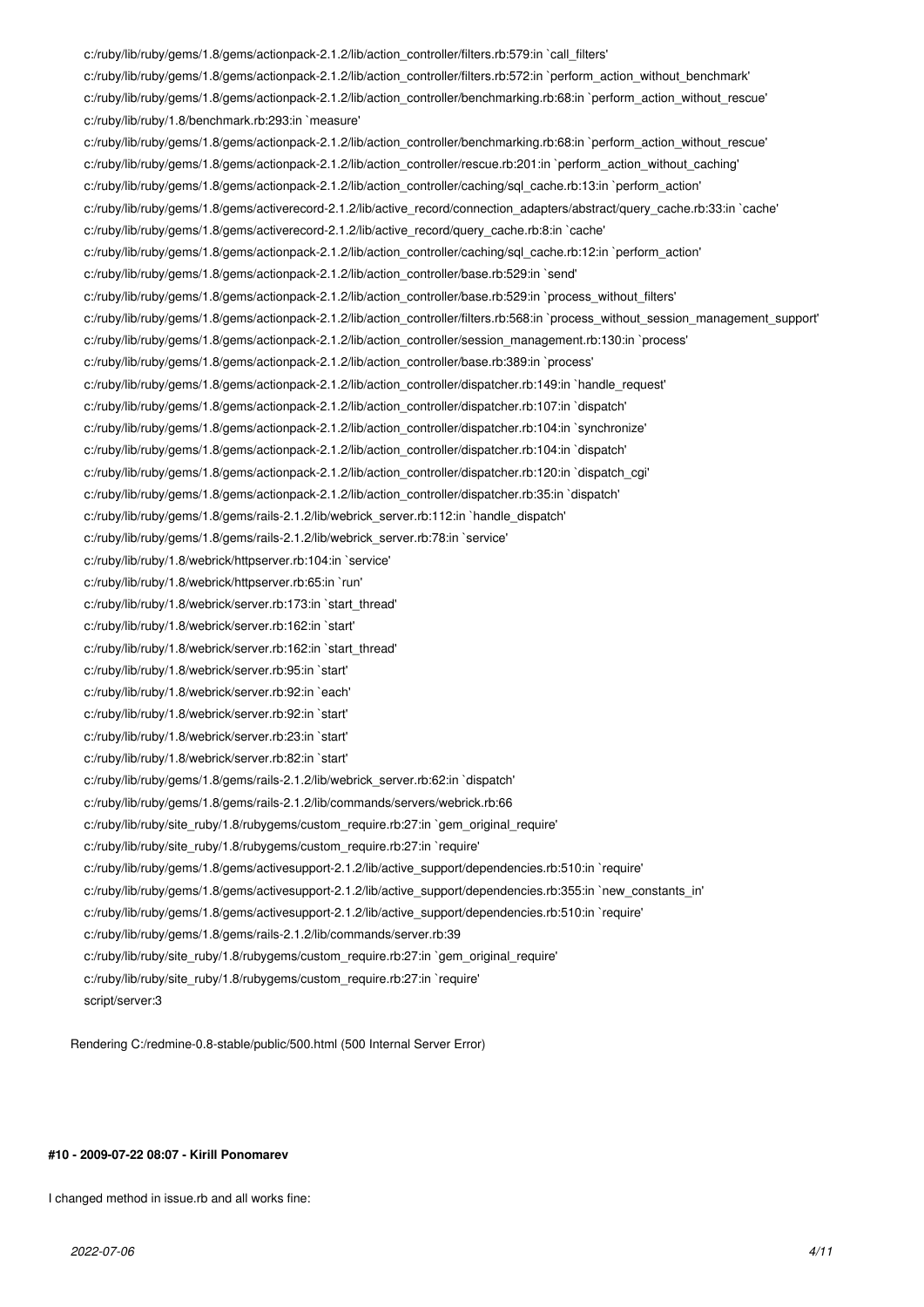```
def spent_hours_colored(value)
 if value.nil? || estimated hours.nil? || value <= estimated hours
   return value
  else
   return "<FONT COLOR='RED'>"+value.to_s+"</FONT>" 
  end
end
```
## **#11 - 2010-04-28 11:00 - Nikolay Kotlyarov**

*- Assignee set to Eric Davis*

 $+1$ 

## **#12 - 2010-06-16 12:14 - David PVB**

+1

....

I got error using Redmine v 0.8.7

Error patching this file: app/controllers/issues\_controller.rb

Looking at it, it's totally different...

#### **#13 - 2010-06-21 22:33 - David Parker**

 $+1$ 

## **#14 - 2010-06-30 17:21 - Mark Hagers**

+2 (one for me and one for my manager who is clamoring for just such a feature). Do I understand correctly that the patches mentioned in this issue are no longer functional? If not I'll have a go at trying them out first.

## **#15 - 2010-09-01 17:39 - Bart Stuyckens**

+1

## **#16 - 2010-09-15 14:39 - Yohann Monnier**

Hi All,

I updated the last patch colored time spent.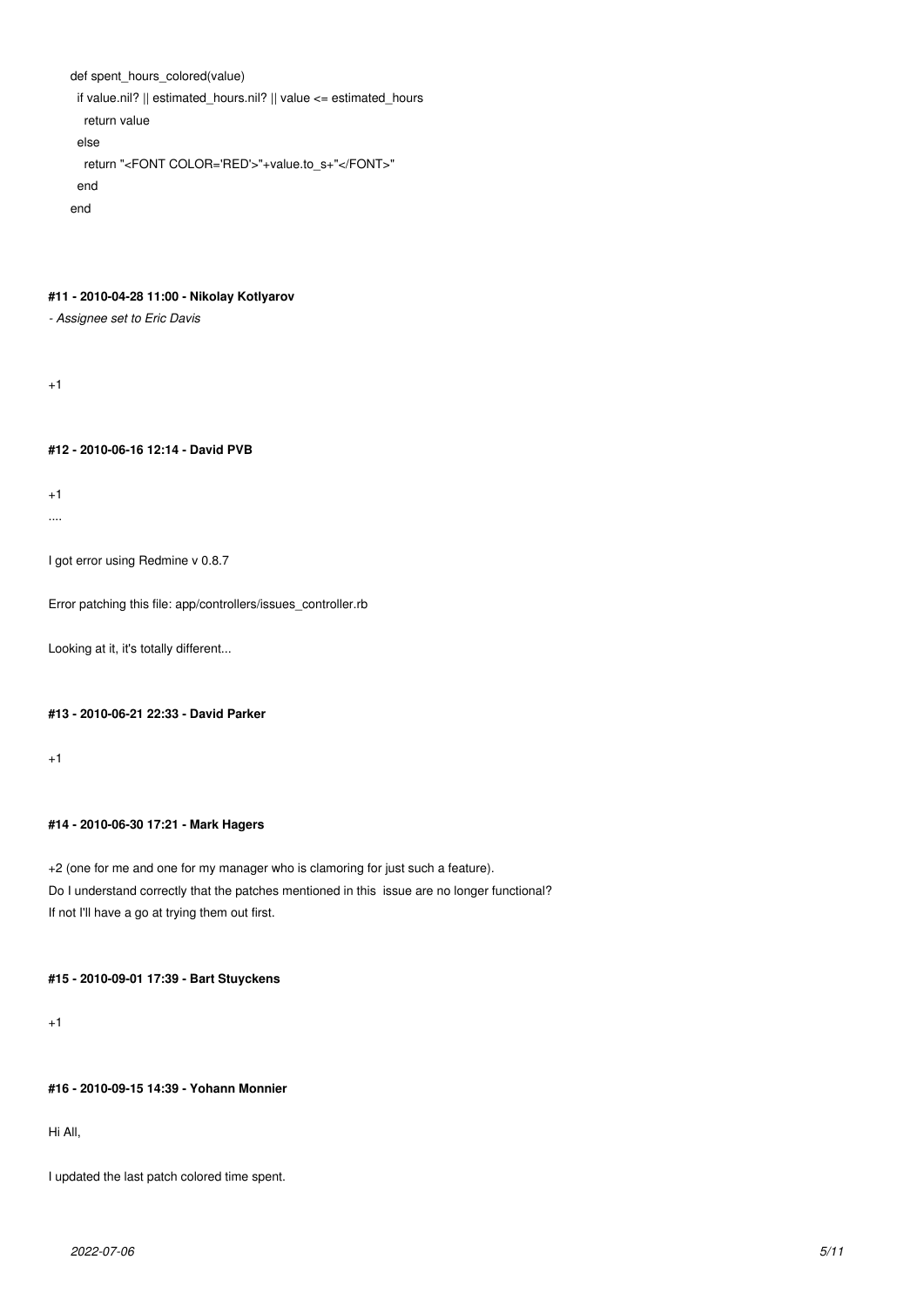But i also update more files for security issues (there is a permission on viewing spent time, so we need to handle it in html view, csv and pdf)

I did not know how to make a regular patch with git, so i hope to find someone to apply this and post a svn patch for you.

It should work for the last version of redmine

#### **#17 - 2010-09-15 14:42 - Yohann Monnier**

*- File add\_time\_spent\_column\_to\_issues\_withpermissions.patch added*

with attached file its better !

### **#18 - 2010-09-23 12:09 - Boris Pigeot**

*- File spent\_time\_not\_number\_format.PNG added*

Yohann Monnier wrote:

*with attached file its better !*

I try this patch, but maybe there is a bug in PDF export, number are not "all" formated correctly. See the attachment: 0.2000000029802 in PDF file, 0.20 in Issue tab.

### **#19 - 2010-10-22 10:47 - Anonymous**

+1 on including that into the trunk, that would be awesome!

#### **#20 - 2010-10-25 16:58 - Eric Davis**

*- Assignee deleted (Eric Davis)*

### **#21 - 2010-10-26 11:32 - Peter Horvath**

Hi,

I applied the patch listed in #17 post. Everything is working fine except that when i try to sort by spent\_hours i got the following error. My redmine version is 0.9.3 About your application's environment Ruby version 1.8.7 (x86\_64-linux) RubyGems version 1.3.5 Rails version 2.2.3

Active Record version 2.2.3 Action Pack version 2.2.3 Active Resource version 2.2.3

- Action Mailer version 2.2.3
- Active Support version 2.2.3
- Edge Rails revision unknown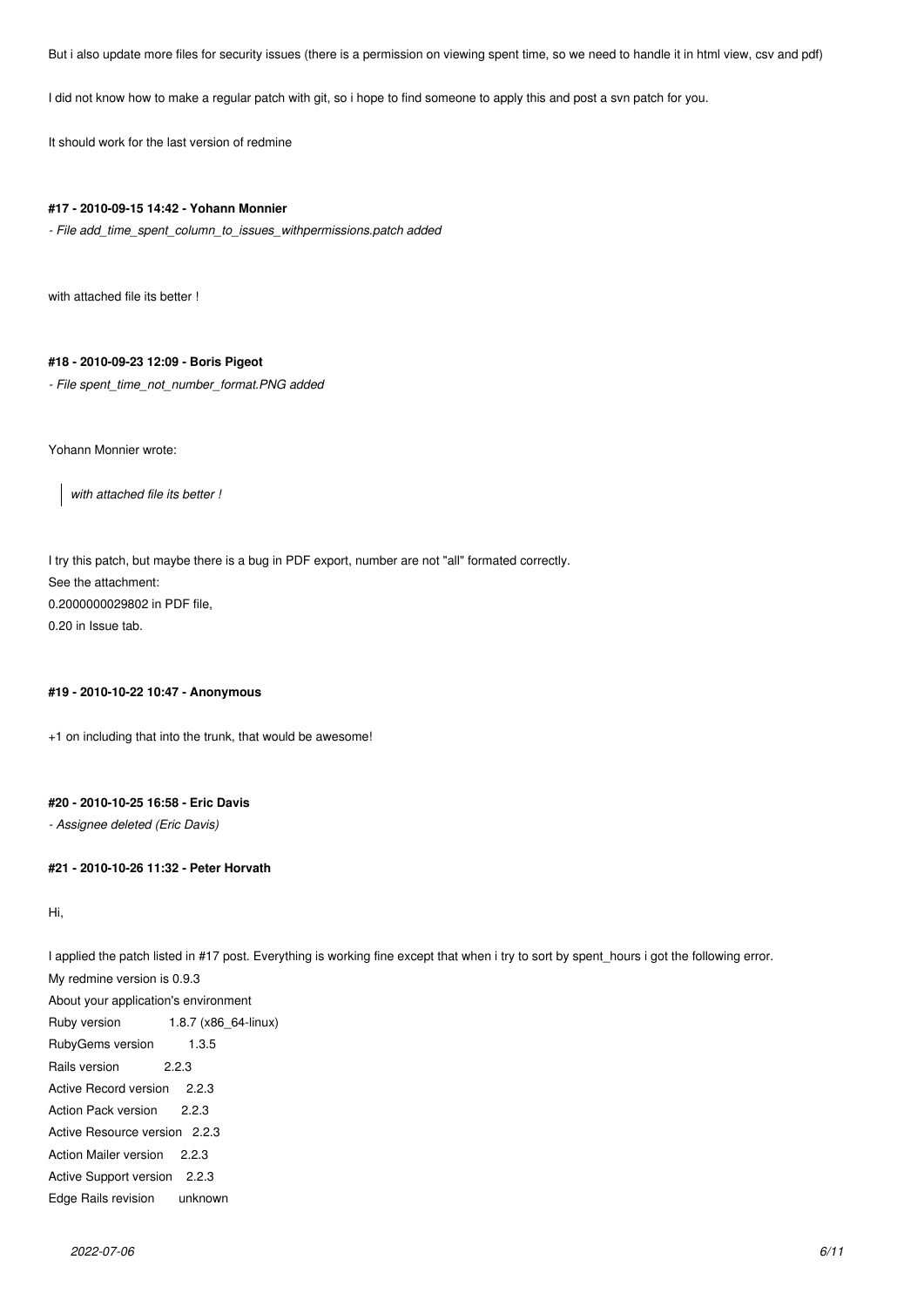Application root /usr/share/redmine Environment production Database adapter mysql Database schema version 20100221100219

About your Redmine plugins Redmine Todo Lists plugin 0.0.4.2 Redmine Add Link plugin 0.0.1 Subtasks plugin 0.0.1

Query::StatementInvalid: Mysql::Error: Unknown column 'time\_entries.hours' in 'order clause': SELECT `issues`.`id` AS t0\_r0, `issues`.`tracker\_id` AS t0\_r1, `issues`.`project\_id` AS t0\_r2, `issues`.`subject` AS t0\_r3, `issues`.`description` AS t0\_r4, `issues`.`due\_date` AS t0\_r5, `issues`.`category\_id` AS t0\_r6, `issues`.`status\_id` AS t0\_r7, `issues`.`assigned\_to\_id` AS t0\_r8, `issues`.`priority\_id` AS t0\_r9, `issues`.`fixed\_version\_id` AS t0\_r10, `issues`.`author\_id` AS t0\_r11, `issues`.`lock\_version` AS t0\_r12, `issues`.`created\_on` AS t0\_r13, `issues`.`updated\_on` AS t0\_r14, `issues`.`start\_date` AS t0\_r15, `issues`.`done\_ratio` AS t0\_r16, `issues`.`estimated\_hours` AS t0\_r17, `issues`.`user\_story\_id` AS t0\_r18, `issues`.`parent\_id` AS t0\_r19, `issues`.`lft` AS t0\_r20, `issues`.`rgt` AS t0\_r21, `issue\_statuses`.`id` AS t1\_r0, `issue\_statuses`.`name` AS t1\_r1, `issue\_statuses`.`is\_closed` AS t1\_r2, `issue\_statuses`.`is\_default` AS t1\_r3, `issue\_statuses`.`position` AS t1\_r4, `issue\_statuses`.`default\_done\_ratio` AS t1\_r5, `projects`.`id` AS t2\_r0, `projects`.`name` AS t2\_r1, `projects`.`description` AS t2\_r2, `projects`.`homepage` AS t2\_r3, `projects`.`is\_public` AS t2\_r4, `projects`.`parent\_id` AS t2\_r5, `projects`.`created\_on` AS t2\_r6, `projects`.`updated\_on` AS t2\_r7, `projects`.`identifier` AS t2\_r8, `projects`.`status` AS t2\_r9, `projects`.`lft` AS t2\_r10, `projects`.`rgt` AS t2\_r11, `users`.`id` AS t3\_r0, `users`.`login` AS t3\_r1, `users`.`hashed\_password` AS t3\_r2, `users`.`firstname` AS t3\_r3, `users`.`lastname` AS t3\_r4, `users`.`mail` AS t3\_r5, `users`.`mail\_notification` AS t3\_r6, `users`.`admin` AS t3\_r7, `users`.`status` AS t3\_r8, `users`.`last\_login\_on` AS t3\_r9, `users`.`language` AS t3\_r10, `users`.`auth\_source\_id` AS t3\_r11, `users`.`created\_on` AS t3\_r12, `users`.`updated\_on` AS t3\_r13, `users`.`type` AS t3\_r14, `users`.`identity\_url` AS t3\_r15, `trackers`.`id` AS t4\_r0, `trackers`.`name` AS t4\_r1, `trackers`.`is\_in\_chlog` AS t4\_r2, `trackers`.`position` AS t4\_r3, `trackers`.`is\_in\_roadmap` AS t4\_r4, `enumerations`.`id` AS t5\_r0, `enumerations`.`name` AS t5\_r1, `enumerations`.`position` AS t5\_r2, `enumerations`.`is\_default` AS t5\_r3, `enumerations`.`type` AS t5\_r4, `enumerations`.`active` AS t5\_r5, `enumerations`.`project\_id` AS t5\_r6, `enumerations`.`parent\_id` AS t5\_r7, `issue\_categories`.`id` AS t6\_r0, `issue\_categories`.`project\_id` AS t6\_r1, `issue\_categories`.`name` AS t6\_r2, `issue\_categories`.`assigned\_to\_id` AS t6\_r3, `versions`.`id` AS t7\_r0, `versions`.`project\_id` AS t7\_r1, `versions`.`name` AS t7\_r2, `versions`.`description` AS t7\_r3, `versions`.`effective\_date` AS t7\_r4, `versions`.`created\_on` AS t7\_r5, `versions`.`updated\_on` AS t7\_r6, `versions`.`wiki\_page\_title` AS t7\_r7, `versions`.`status` AS t7\_r8, `versions`.`sharing` AS t7\_r9 FROM `issues` LEFT OUTER JOIN `issue\_statuses` ON `issue\_statuses`.id = `issues`.status\_id\_LEFT OUTER JOIN `projects` ON `projects`.id = `issues`.project\_id\_LEFT OUTER JOIN `users` ON `users`.id = `issues`.assigned\_to\_id AND (`users`.`type` = 'User' OR `users`.`type` = 'AnonymousUser' ) LEFT OUTER JOIN `trackers` ON `trackers`.id = `issues`.tracker\_id LEFT OUTER JOIN `enumerations` ON `enumerations`.id = `issues`.priority\_id AND (`enumerations`.`type` = 'IssuePriority' ) LEFT OUTER JOIN `issue\_categories` ON `issue\_categories`.id = `issues`.category\_id LEFT OUTER JOIN `versions` ON `versions`.id = `issues`.fixed\_version\_id WHERE (((issue\_statuses.is\_closed=0) AND projects.id IN (1,6,5) AND projects.status=1 AND projects.id IN (SELECT em.project\_id FROM enabled\_modules em WHERE em.name='issue\_tracking'))) ORDER BY SUM, issues.id DESC LIMIT 0, 25

ArgumentError (wrong number of arguments (1 for 0)):

/app/controllers/issues\_controller.rb:545:in `delete'

/app/controllers/issues\_controller.rb:545:in `query\_statement\_invalid'

/vendor/rails/activesupport/lib/active\_support/rescuable.rb:73:in `call'

/vendor/rails/activesupport/lib/active\_support/rescuable.rb:73:in `rescue\_with\_handler'

/vendor/rails/actionpack/lib/action\_controller/rescue.rb:61:in `rescue\_action'

/vendor/rails/actionpack/lib/action\_controller/rescue.rb:138:in `passenger\_orig\_perform\_action'

/usr/lib/ruby/1.8/phusion\_passenger/railz/request\_handler.rb:65:in `perform\_action'

/vendor/rails/actionpack/lib/action\_controller/base.rb:524:in `send'

/vendor/rails/actionpack/lib/action\_controller/base.rb:524:in `process\_without\_filters'

/vendor/rails/actionpack/lib/action\_controller/filters.rb:606:in `process\_without\_session\_management\_support'

/vendor/rails/actionpack/lib/action\_controller/session\_management.rb:134:in `process\_without\_test'

/vendor/rails/actionpack/lib/action\_controller/test\_process.rb:18:in `process'

/vendor/rails/actionpack/lib/action\_controller/base.rb:392:in `process'

/vendor/rails/actionpack/lib/action\_controller/dispatcher.rb:184:in `handle\_request'

/vendor/rails/actionpack/lib/action\_controller/dispatcher.rb:112:in `dispatch\_unlocked'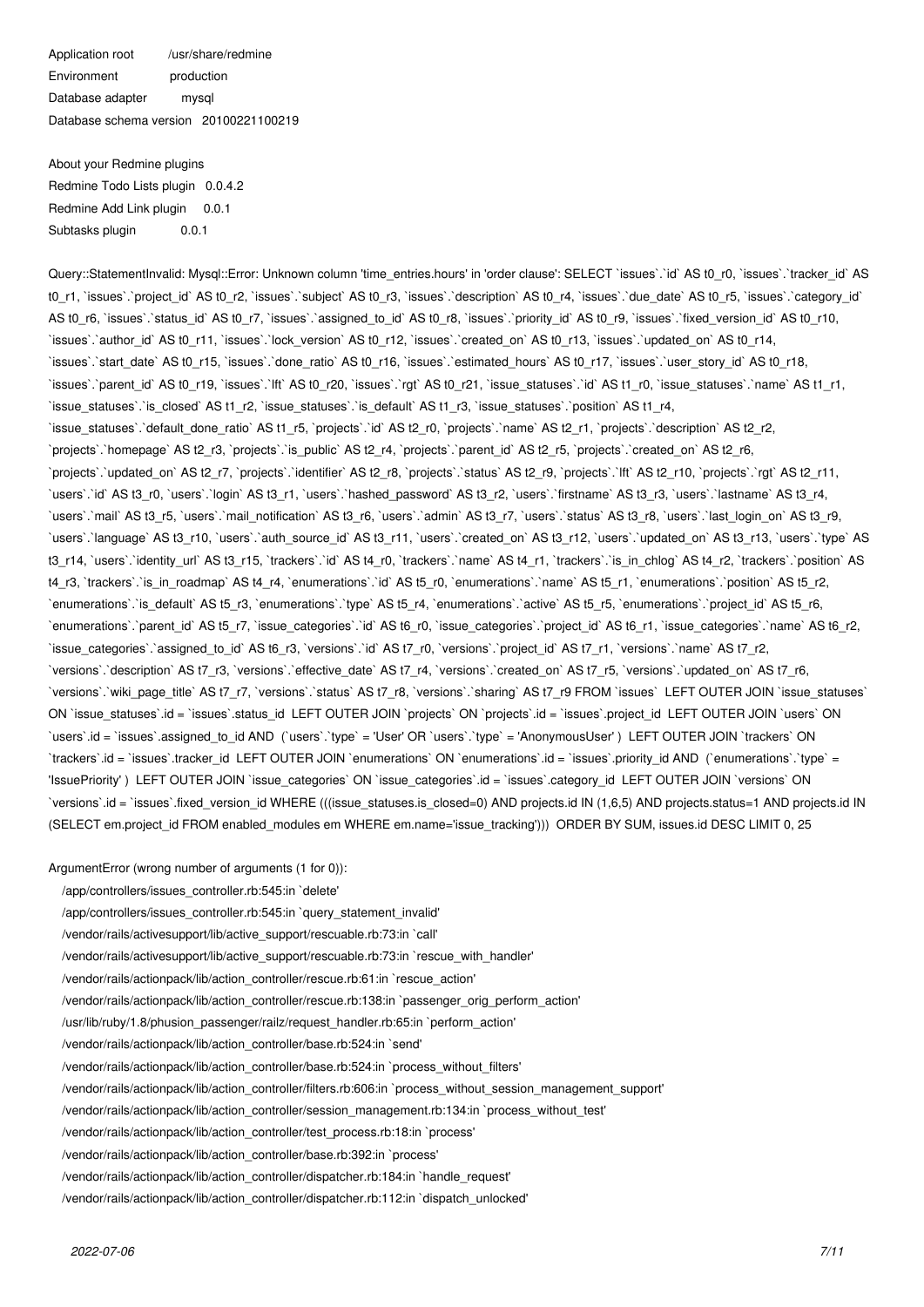/vendor/rails/actionpack/lib/action\_controller/dispatcher.rb:125:in `dispatch' /vendor/rails/actionpack/lib/action\_controller/dispatcher.rb:124:in `synchronize' /vendor/rails/actionpack/lib/action\_controller/dispatcher.rb:124:in `dispatch' /vendor/rails/actionpack/lib/action\_controller/dispatcher.rb:134:in `dispatch\_cgi' /vendor/rails/actionpack/lib/action\_controller/dispatcher.rb:41:in `dispatch' /usr/lib/ruby/1.8/phusion\_passenger/railz/request\_handler.rb:50:in `process\_request' /usr/lib/ruby/1.8/phusion\_passenger/abstract\_request\_handler.rb:207:in `main\_loop' /usr/lib/ruby/1.8/phusion\_passenger/railz/application\_spawner.rb:374:in `start\_request\_handler' /usr/lib/ruby/1.8/phusion\_passenger/railz/application\_spawner.rb:332:in `handle\_spawn\_application' /usr/lib/ruby/1.8/phusion\_passenger/utils.rb:184:in `safe\_fork' /usr/lib/ruby/1.8/phusion\_passenger/railz/application\_spawner.rb:330:in `handle\_spawn\_application' /usr/lib/ruby/1.8/phusion\_passenger/abstract\_server.rb:352:in `\_\_send\_\_' /usr/lib/ruby/1.8/phusion\_passenger/abstract\_server.rb:352:in `main\_loop' /usr/lib/ruby/1.8/phusion\_passenger/abstract\_server.rb:196:in `start\_synchronously' /usr/lib/ruby/1.8/phusion\_passenger/abstract\_server.rb:163:in `start' /usr/lib/ruby/1.8/phusion\_passenger/railz/application\_spawner.rb:209:in `start' /usr/lib/ruby/1.8/phusion\_passenger/spawn\_manager.rb:262:in `spawn\_rails\_application' /usr/lib/ruby/1.8/phusion\_passenger/abstract\_server\_collection.rb:126:in `lookup\_or\_add' /usr/lib/ruby/1.8/phusion\_passenger/spawn\_manager.rb:256:in `spawn\_rails\_application' /usr/lib/ruby/1.8/phusion\_passenger/abstract\_server\_collection.rb:80:in `synchronize' /usr/lib/ruby/1.8/phusion\_passenger/abstract\_server\_collection.rb:79:in `synchronize' /usr/lib/ruby/1.8/phusion\_passenger/spawn\_manager.rb:255:in `spawn\_rails\_application' /usr/lib/ruby/1.8/phusion\_passenger/spawn\_manager.rb:154:in `spawn\_application' /usr/lib/ruby/1.8/phusion\_passenger/spawn\_manager.rb:287:in `handle\_spawn\_application' /usr/lib/ruby/1.8/phusion\_passenger/abstract\_server.rb:352:in `\_\_send\_\_' /usr/lib/ruby/1.8/phusion\_passenger/abstract\_server.rb:352:in `main\_loop' /usr/lib/ruby/1.8/phusion\_passenger/abstract\_server.rb:196:in `start\_synchronously' /usr/lib/phusion\_passenger/passenger-spawn-server:61

Any help would be great

Thank you Peter

#### **#22 - 2010-10-27 16:57 - Maxim Strukov**

I make this changes: app/models/query.rb + "QueryColumn.new(:spent\_hours)," to @@available\_columns

config/locales/en.yml

+ "field\_spent\_hours: Spent time"

If there is summary logged hours consist of 0.25 or 0.5 or 0.75 or 1.0, sum is displayed correctly rounded. But if one of log times is 0.2 or 0.15 (does not consist of quarters) then sum look like 23.40000000596 or 0.30000001192093

Small example:

 $0.25 + 0.25 = 0.5$ but  $0.15 + 0.15 = 0.30000001192093$ 

Why? Redmine 1.02 from SVN @4295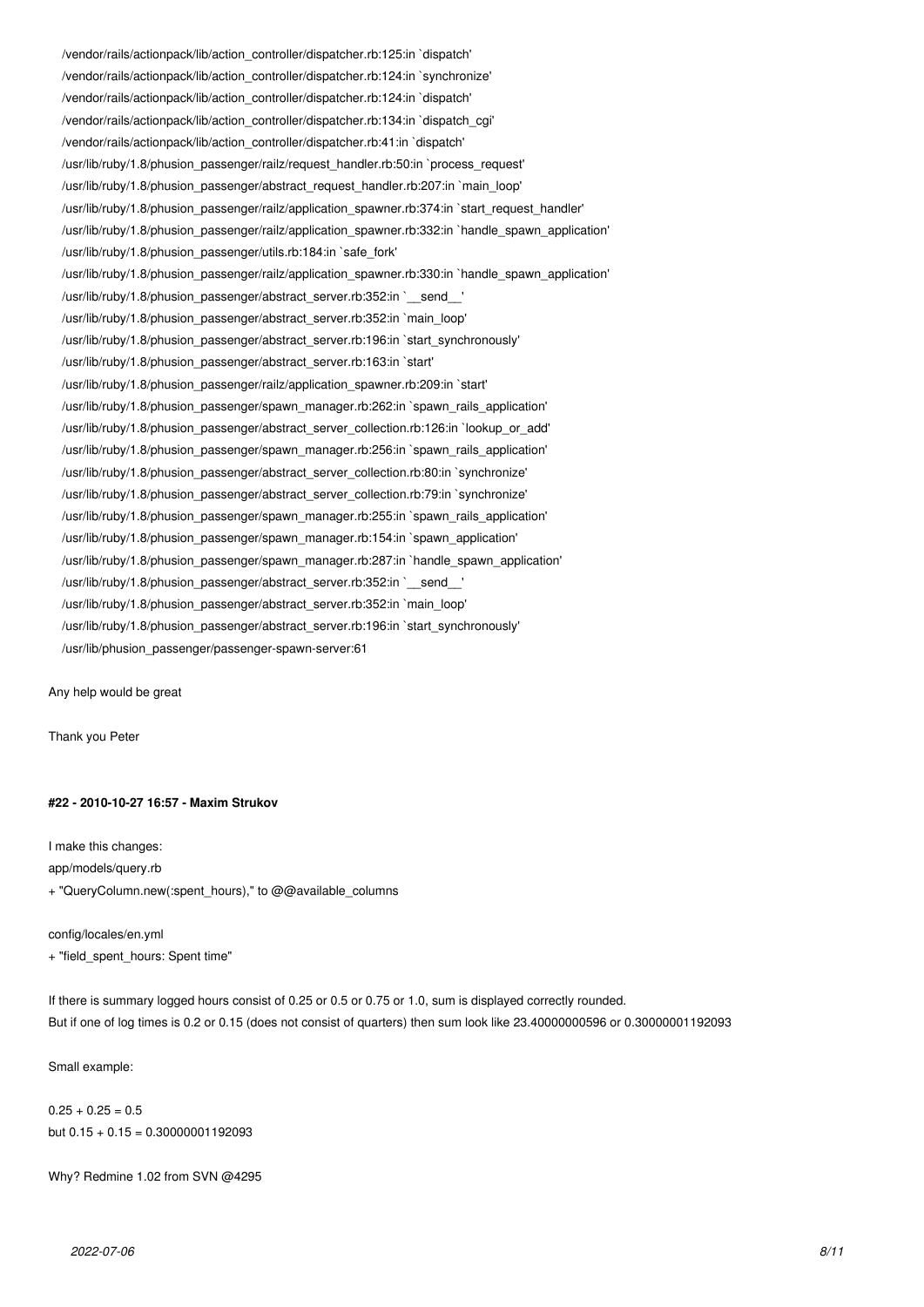Maybe I fix this:

app/models/issue.rb

- @spent\_hours ||= self\_and\_descendants.sum("#{TimeEntry.table\_name}.hours", :include => :time\_entries).to\_f || 0.0
- + @spent\_hours ||= self\_and\_descendants.sum("#{TimeEntry.table\_name}.hours", :include => :time\_entries).to\_f.round(2) || 0.0

#### **#24 - 2010-10-29 17:48 - Jeremy Walker**

+1

#### **#25 - 2010-10-29 17:49 - Jeremy Walker**

Just in case people hadn't seen this ... http://stackoverflow.com/questions/321403/redmine-add-spent-time-field-to-issues-display

#### **#26 - 2010-11-16 10:31 - Anton Nepo[mnyaschih](http://stackoverflow.com/questions/321403/redmine-add-spent-time-field-to-issues-display)**

It would be VERY good to have this in trunk! As PM i VERY want to see spent time versus estimated time. I should know - do we fit in our original estimation or not.

### **#27 - 2010-11-16 11:07 - Loldo .**

+1

#### **#28 - 2011-02-11 09:40 - Evgeny Zhiryakov**

 $+1$ 

## **#29 - 2011-02-25 15:22 - Luis Serrano Aranda**

Congratulation for your work I put the add\_time\_spent\_column\_to\_issues\_withpermissions.patch en my redmine and I think exists two bugs when I try to order the column redmine returns a blank page and if the column is visible and I try to export to pdf redmine fails

## **#30 - 2011-02-28 14:44 - Luis Serrano Aranda**

This patch finally works the exportation I got it with the patch #3614, how I could add this field (spent\_hour) to the queries ?

**Thanks** 

## **#31 - 2011-02-28 15:10 - Luis Serrano Aranda**

The permission dont work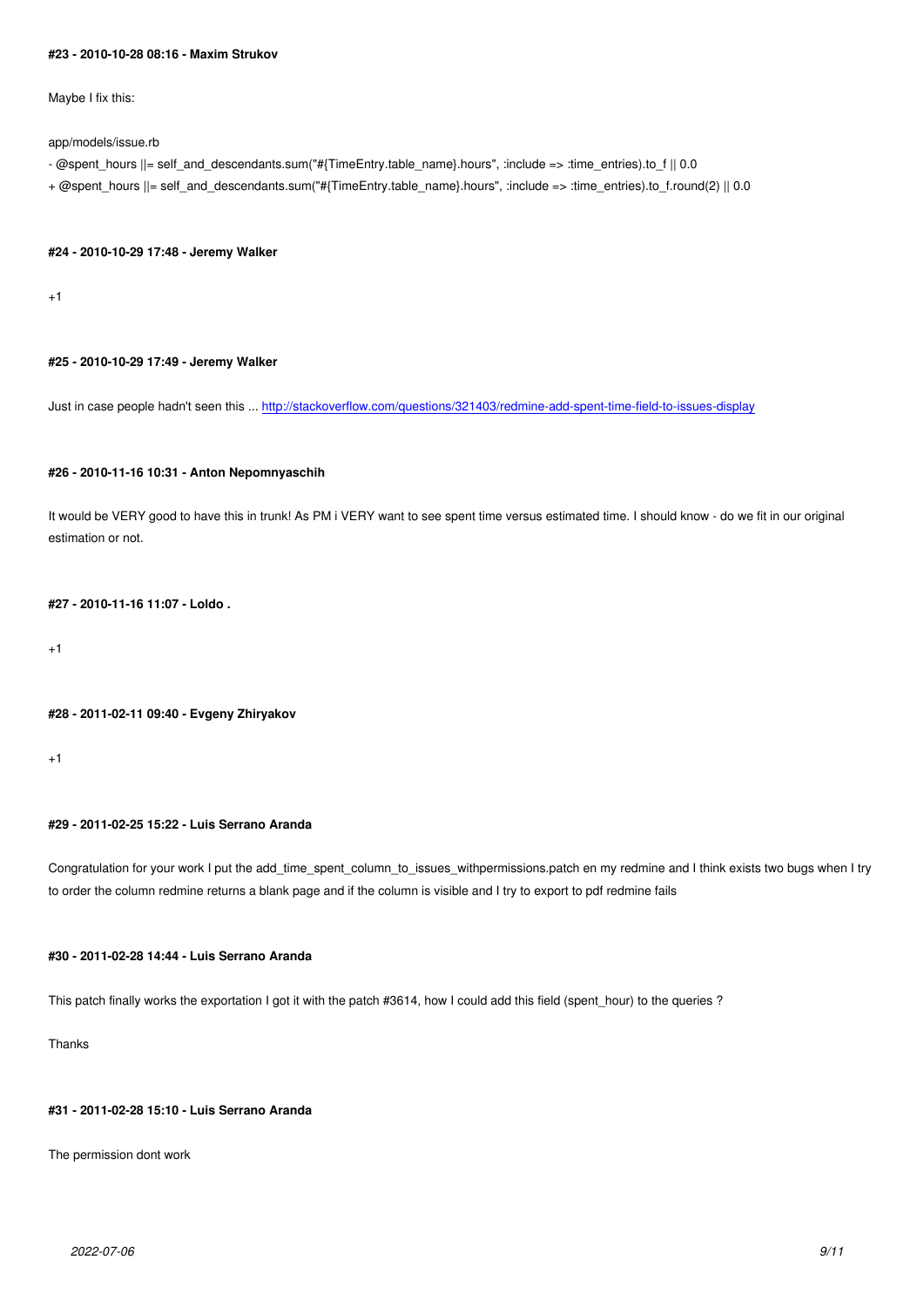The probem are two plugins redmine show description an redmine default columns, all perfect thanks

#### **#33 - 2011-04-14 22:11 - Jared Fine**

+1

#### **#34 - 2011-06-28 17:15 - arthur me**

The patch applies for me. It would be great to add this to the issue view of subtasks. I'm using this primarily to get a roll up of estimates vs. actuals and having this on each set of subtasks would really help me get a snapshot the state of the project

#### **#35 - 2011-08-02 08:55 - Maxim Strukov**

How to paint Time Spent field at Issue card view?

#### **#36 - 2011-08-23 18:03 - Jérôme BATAILLE**

+1

#### **#37 - 2011-10-11 13:19 - Gustaf Friberg**

+1

It would be very nice to have this in the trunk. My interest is the same as many of the above: being able to compare estimated time vs spent time, by having a good overview.

#### **#38 - 2011-10-24 16:31 - Terence Mill**

+1 2TRUNK

### **#39 - 2011-10-26 06:01 - Mischa The Evil**

As mentioned the first time by Tony Marschall in #8559 note-4, there exists a plugin which provides this feature (along with some others) implemented as it should (correctly checking permissions): Redmine spent time column. It's written by Jan Schulz-Hofen of plan.io.

I've started working on some improvements to make it better suitable for this issue in my fork of it: https://github.com/MischaTheEvil/redmine\_sp[ent\\_time\\_column](https://github.com/planio/redmine_spent_time_column)

## **[#40 - 2011-12-04 17:45 - Jean-Philippe Lang](https://github.com/MischaTheEvil/redmine_spent_time_column)**

*- Status changed from New to Closed*

#### Superseded by r8073.